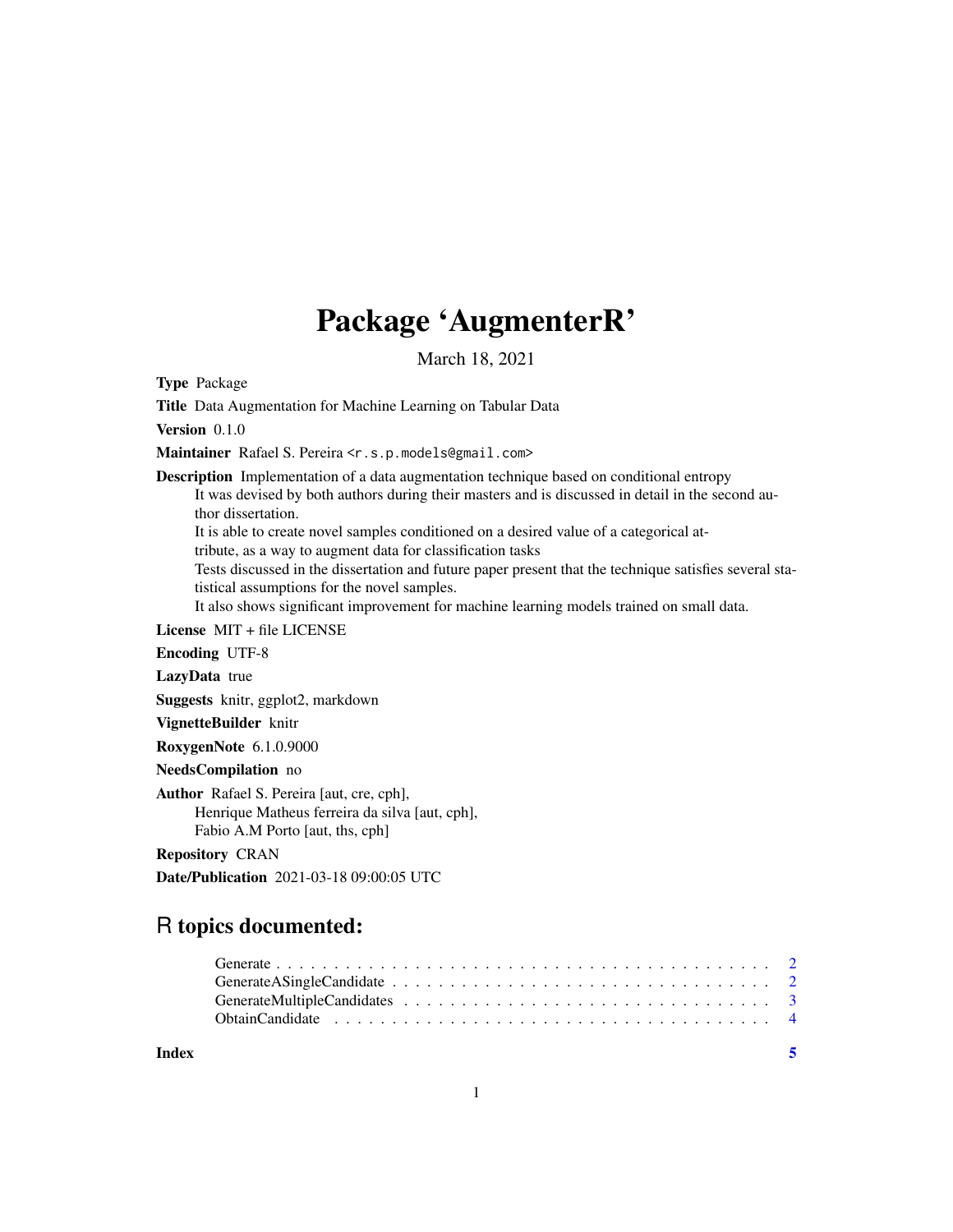<span id="page-1-0"></span>Generate Generate *Asks for a dataframe and generates a new sample returns novel sample along with intervals it contained to revalidate it using confidence levels*

#### Description

Generate Asks for a dataframe and generates a new sample returns novel sample along with intervals it contained to revalidate it using confidence levels

#### Usage

Generate(data, regression = FALSE)

#### Arguments

| data       | Dataframe                                                                                                          |
|------------|--------------------------------------------------------------------------------------------------------------------|
| regression | if we are to generate data for regression or classification (will the data be condi-<br>tioned on a certain class) |

#### Value

if regression is true returns a dataframe, if false returns a list.

#### Examples

```
# basic usage of Generate
Generate(iris,regression=TRUE)
```
GenerateASingleCandidate

GenerateASingleCandidate *Generates a novel sample from a target class and evaluate it against the other classes to check if it satisfies the confidence level returns NA if the generated sample does not satisfy the condition, otherwise returns novel sample*

#### Description

GenerateASingleCandidate Generates a novel sample from a target class and evaluate it against the other classes to check if it satisfies the confidence level returns NA if the generated sample does not satisfy the condition, otherwise returns novel sample

#### Usage

```
GenerateASingleCandidate(data, Class, col, Prob)
```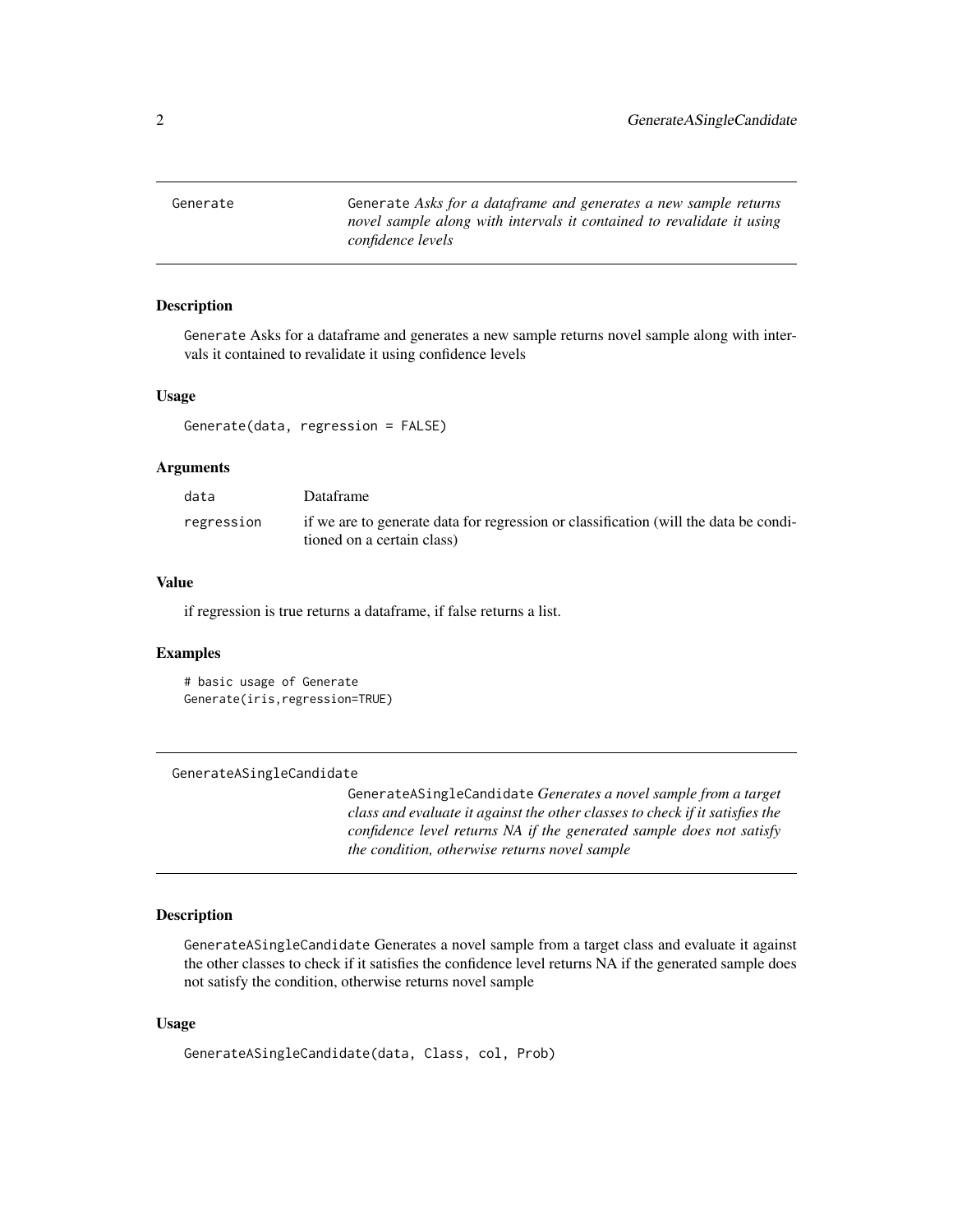#### <span id="page-2-0"></span>Arguments

| data  | A dataframe containing available data               |
|-------|-----------------------------------------------------|
| Class | The target class                                    |
| col   | Column the target class is located in the dataframe |
| Prob  | Minimum confidence level to generate sample         |

#### Value

A dataframe containing a novel sample if it satisfies the confidence given in Prob, otherwise NA

```
GenerateMultipleCandidates
```
GenerateMultipleCandidates *Asks for a dataframe and some parameters and returns multiple novel samples from the target class*

#### Description

GenerateMultipleCandidates Asks for a dataframe and some parameters and returns multiple novel samples from the target class

#### Usage

GenerateMultipleCandidates(data, Class, col, Prob, amount)

#### Arguments

| data   | Reference dataframe                              |
|--------|--------------------------------------------------|
| Class  | Value of the target class                        |
| col    | column of the dataframe which contains the class |
| Prob   | Minimum confidence level to generate the sample  |
| amount | Number of novel samples to be generated          |

#### Value

A dataframe containing novel samples of the class Class that satisfies Prob confidence.

#### Examples

```
# basic usage of GenerateMultipleCandidates
GenerateMultipleCandidates(iris,Class='virginica',col=5,Prob=0.3,amount=10)
```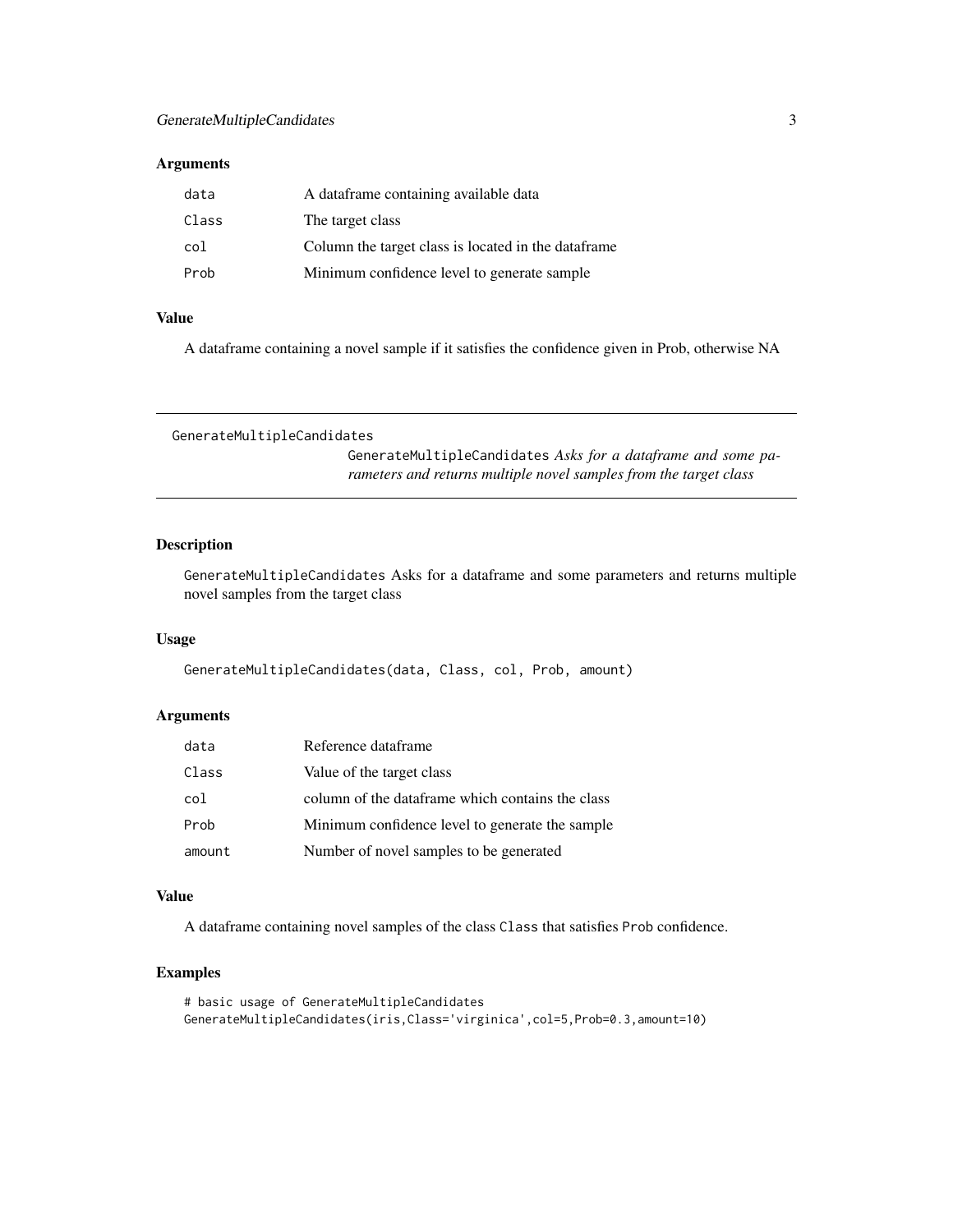<span id="page-3-0"></span>ObtainCandidate ObtainCandidate *Asks for a vector and returns a value along with the range it is contained in the attribute Is used alongside other functions when generating a new sample*

#### Description

ObtainCandidate Asks for a vector and returns a value along with the range it is contained in the attribute Is used alongside other functions when generating a new sample

#### Usage

ObtainCandidate(Dado)

#### Arguments

Dado vector containing an attribute of your dataframe

#### Value

Obtains a sample of an attribute based on their possible values, it is a part of the Generate function